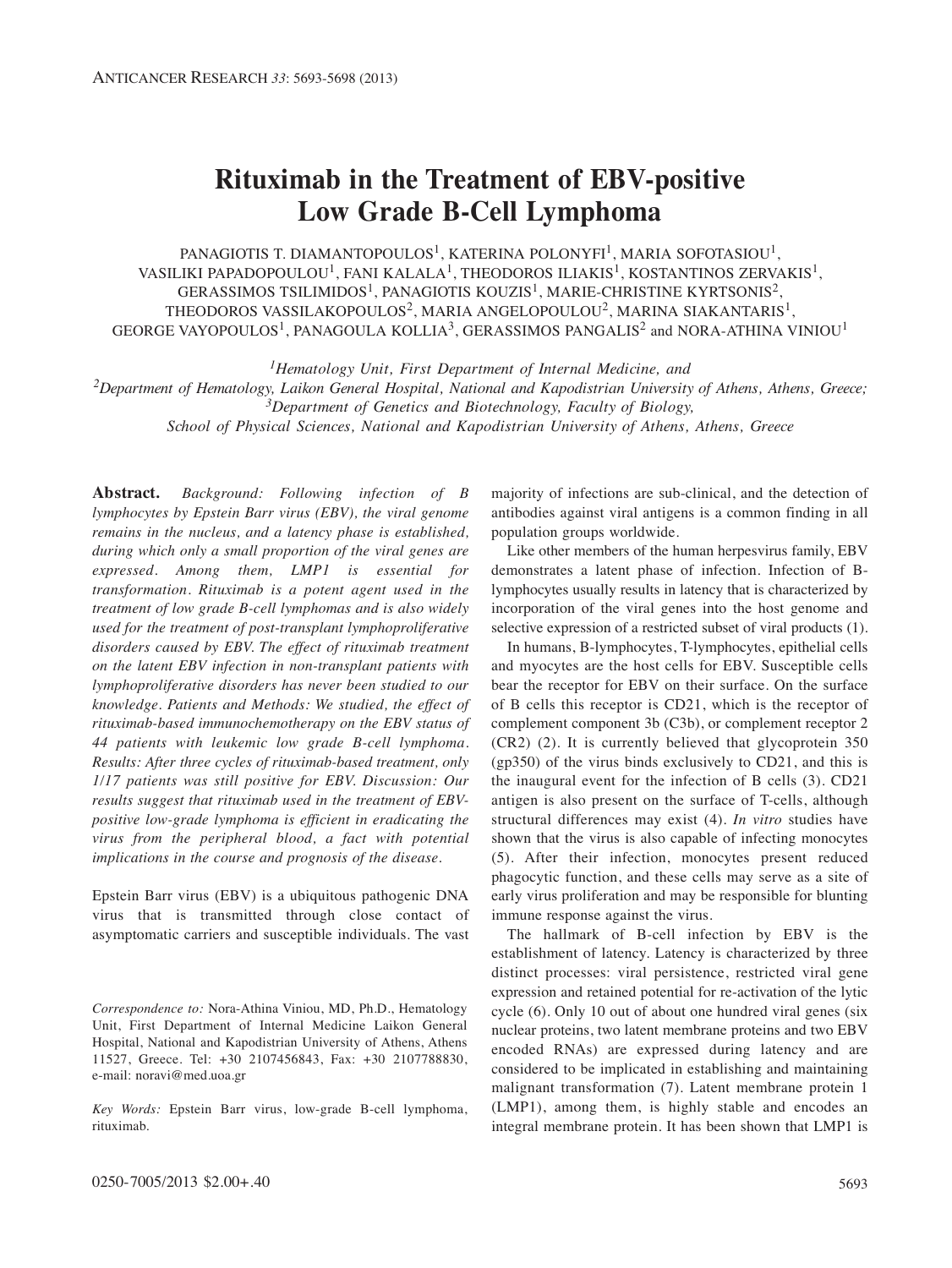essential for EBV-induced transformation of B-cells and protects EBV-infected B cells from apoptosis, in part *via* induction of the cellular oncogene BCL2 (8). LMP1 is a potent activator of Nuclear Factor–kappaB (NF-kB), through two domains within its carboxy-terminal part, C-terminusactivationg region 1 (CTAR1) and 2 (CTAR2) (9), by engaging signaling proteins for the tumor necrosis factorassociated factors (TRAFs) (10). Due to these multiple potent biological effects, LMP1 has become a potential target in EBV-associated tumor prevention and treatment.

Rituximab (a chimeric monoclonal antibody against CD20) is the mainstay of treatment for EBV related posttransplant lymphoproliferative disorder (PTLD). As far as we are aware of, the effect of treatment with rituximab on EBV viral status has never been studied in EBV-positive nontransplant patients with lymphoproliferative disorders. Rituximab is a common choice for treatment of patients with low grade B-cell lymphomas and has been recently approved for B-cell chronic lymphocytic leukemia (B-CLL) (11-13), either as monotherapy or in combination with chemotherapy. The effect of rituximab on the EBV status of such patients is not absolutely predictable, especially because rituximab is implicated in the re-activation of viral infections in patients with lymphoproliferative disorders. The results of rituximab administration in patients with PTLD indicate that this medication serves as an antiviral factor (14) but these results cannot be extrapolated to other patient groups.

In the present study, we detected EBV positivity, quantified the viral load, and detected *LMP1* mRNA and protein in patients with low-grade B-cell lymphoma before treatment with immunochemotherapy that included rituximab. After three cycles of rituximab administration we again measured the viral load, and *LMP1* mRNA and protein in order to compare pre- and post-treatment results.

#### **Patients and Methods**

*Patients.* Forty-four patients with non-EBV-related leukemic low grade B-cell lymphoma were included in the study. Informed consent was obtained from all patients. Table I shows the epidemiological and clinical characteristics of the patients, as well as the patients' distribution by lymphoproliferative disease according to the WHO classification of tumours of hematopoietic and lymphoid tissues (15). The diagnoses were established in each case using clinical, morphological, histopathological, and immunophenotypic criteria. All patients had immunophenotypically-confirmed disease by peripheral blood at the time of sample collection. All patients were due to be treated with immunochemotherapy that included rituximab, according to common clinical practice. The programmed and eventually administered treatment schemes are shown in Table I. Blood samples were collected before the first rituximab administration and after three treatment cycles. The rituximab dose used was 375 mg/m<sup>2</sup> in monthly cycles. We obtained peripheral whole blood samples from all patients. All samples were collected in ethylenediaminetetraacetic acid (EDTA).

*DNA extraction.* Two hundred microliters of whole blood from each sample were used for DNA extraction. Extraction was performed by using the QIAamp® DNA Blood mini kit (Qiagen, Valencia, CA, USA) and DNA was eluted in 35 μL double-distilled water according to the manufacturer's instructions, within six hours from collection. Extracts were then stored at –20˚C and analyzed as described below.

*RNA extraction and cDNA synthesis.* The Trizol protocol (Invitrogen, Carlsbad, CA, USA) was used to extract and purify total RNA from peripheral whole blood samples. Total RNA was eluted in 30 μl of ribonuclease-free water. RNA was quantified spectrophotometrically and its quality was tested by electrophoresis. For each patient sample, 1 μg of RNA, 200 units M-MLV reverse transcriptase (RT) (Invitrogen) and 100 pmol/μl hexamer random primers were used to synthesize cDNA after an incubation of the reaction mix at 37˚C for 50 minutes.

EBV-viral capsid antigen (VCA) IgG detection. The serological status of EBV was determined by a chemiluminescent immunoassay [CLIA; the Liaison (CLIA-L; DiaSorin)] which detects IgG antibodies against the EVB VCA.

*EBV load quantification.* The quantification of the viral load was based on the detection of the bxlf-1 thymidine kinase gene of the virus using DNA from whole blood samples. For this purpose, the EBV R-gene™ Quantification Complete kit (Argene, Verniolle, France) was used according to the manufacturer's instructions. Quantification was performed on a LightCycler® 2.0 instrument (Roche, Mannheim, Germany). Reactions were carried out in duplicates and negative and sensitivity controls were also used. For quantification analysis, an internal standard curve was applied for each run. The detection limit of the reaction was <4 copies/PCR. The results were expressed in viral copies/ml of sample.

*Primer design.* Primers and probes for Real Time Polymerase Chain Reaction (RT-PCR) for the genes of interest were chosen for *LMP1* (16) and Abelson murine leukemia viral oncogene (*ABL*) (17) in order to bind at least one exon junction so as to avoid amplification of contaminating genomic DNA.

*Conventional RT-PCR.* LMP1-mRNA expression was detected by conventional RT-PCR. The stably expressed housekeeping gene *ABL* was used as an endogenous control. The PCR for *LMP1* and *ABL* genes was carried out in a gradient cycler (Mastercycler Gradient, Eppendorf, Hamburg, Germany) using 1 unit of Platinum-Taq DNA polymerase (Invitrogen), 1 μl of cDNA, 0.4 μl of each primer (forward and reverse,  $0.2 \mu M$  each),  $0.7 \mu I$  of  $MgCl<sub>2</sub> (1.4 mM)$  for *LMP1* and 0.75 μL of MgCl<sub>2</sub> (1.5 mM) (Invitrogen) for *ABL* and finally 0.5 μl of dNTPs (0.2 mM).

The thermal profile of the reaction was as follows: initial denaturation for 5 minutes at 95˚C, followed by 45 cycles of denaturation at 95˚C for 45 seconds, annealing at 58˚C for 45 seconds (for *LMP1*) and at 61˚C for 45 seconds for *ABL*, and extension at 72˚C for 45 seconds, and lastly one cycle of final extension at 72˚C for 10 minutes. Each reaction contained templatenegative and reverse transcriptase negative samples as controls, as well as one positive and one negative for the *LMP1* cell line control. A human cell line (MDA-V) was used as a positive control for LMP1 detection. MDA-V is a novel cell line (a kind gift from Dr. R. Ford, The University of Texas M. D. Anderson Cancer Center,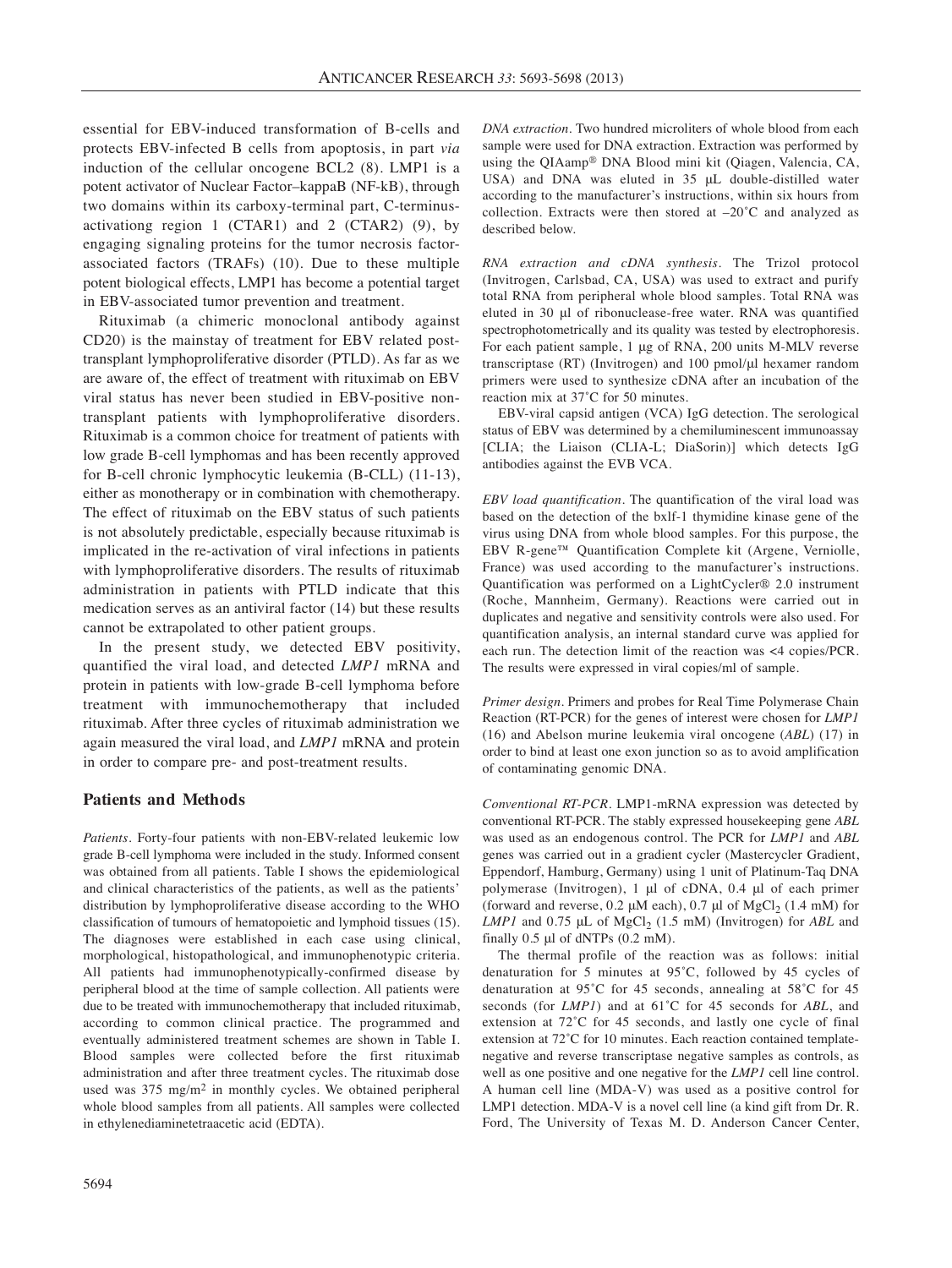#### Table I. *Patient characteristics and results*

| Characteristic                                                               | All patients       | $EBV$ status <sup>1</sup> |                   | $p$ -Value |
|------------------------------------------------------------------------------|--------------------|---------------------------|-------------------|------------|
|                                                                              |                    | Positive                  | Negative          |            |
| No. of patients                                                              | 44 (100%)          | 17(38.6)                  | 27(61.4)          |            |
| Median age, years (range)                                                    | 74 (51-87)         | $71.5(51-87)$             | $75.5(55-82)$     | 0.372      |
| Male: female ratio                                                           | 1.09               | 1.71                      | 0.81              | 0.250      |
| Lymphoproliferative disease, $N$ (%)                                         |                    |                           |                   | 0.126      |
| B-Chronic lymphocytic leukemia                                               | 29(65.9)           | 15 (88.2)                 | 14(51.9)          |            |
| Splenic marginal zone lymphoma                                               | 12(27.3)           | 1(5.9)                    | 11(40.7)          |            |
| Hairy cell leukemia                                                          | 2(4.5)             | 1(5.9)                    | 1(3.45)           |            |
| Follicular lymphoma                                                          | 1(2.3)             | 0(0)                      | 1(3.7)            |            |
| B Symptoms at presentation, $n$ (%)                                          | 6(13.6)            | 3(17.6)                   | 3(11.1)           | 0.538      |
| Peripheral blood lymphocytes, $\times 10^9$ /l (range)                       | 21.14 (1.39-81.03) | 28.1 (2.95-81.03)         | 15.1 (1.39-40.80) | 0.127      |
| LDH/UNL at presentation, mean (range)                                        | $1.62(0.7-3.3)$    | $1.55(0.8-3.0)$           | $1.71(0.7-3.3)$   | 0.584      |
| Seropositivity <sup>2</sup> , n $(\%)$                                       | 42 (95.4)          | 16(94.1)                  | 26(96.3)          | 0.656      |
| Previous treatment, $n$ (%)                                                  | 17 (38.6)          | 7(41.2)                   | 10(37.0)          | 0.730      |
| Median time from previous treatment, months (range)                          | $16.79(2-80)$      | $12.14(6-29)$             | $19.50(2-80)$     | 0.633      |
| Previous treatment containing rituximab, $n$ (%)                             | 5(11.4)            | 2(11.8)                   | 3(11.1)           | 0.912      |
| Median viral load before rituximab-based treatment, copies/ml (range)        | <b>NA</b>          | 2375.3 (79-15600)         | NA                |            |
| Measurable LMP1 mRNA before rituximab-based treatment, n (%)                 | 11(25.0)           | 11(64.7)                  | 0(0)              |            |
| Detection of LMP1 in the serum (ELISA) before treatment, $n$ (%)             | 11(25.0)           | 11(64.7)                  | 0(0)              |            |
| Immunochemotherapeutic regimen, n (%)                                        |                    |                           |                   | 0.213      |
| $\mathbb{R}$                                                                 | 20(45.5)           | 10(58.8)                  | 10(37.0)          |            |
| RCh                                                                          | 9(20.5)            | 2(11.8)                   | 7(25.9)           |            |
| <b>FCR</b>                                                                   | 6(13.6)            | 4(23.5)                   | 2(7.4)            |            |
| $R-C(H)OP$                                                                   | 7(15.9)            | 1(5.9)                    | 6(22.2)           |            |
| <b>RCy</b>                                                                   | 1(2.3)             | 0(0)                      | 1(3.7)            |            |
| $R$ - $FCM$                                                                  | 1(2.3)             | 0(0)                      | 1(3.7)            |            |
| Patients with measurable viral load after rituximab-based treatment, $n$ (%) | NA                 | 1(5.9)                    | NA                |            |

\*For group differences by Pearson Chi-Squared test for categorical data, and by independent samples Mann-Whitney *U-*test for numerical data; 1By status of bxlf1 thymidine kinase gene of EBV by real time Polymerase chain reaction; 2Seropositivity: detection of the EBV-VCA (viral capsid antigen) IgG antibody. UNL: Upper normal limit; R: rituximab RC: Rituximab, chlorambucil; FCR: fludarabin, cyclophosphamide, rituximab; R-C(H)OP: rituximab, vincristine, cyclophosphamide, (doxorubicin), prednisolone; R-FCM: rituximab, fludarabine, cyclophosphamide, mitoxantrone; NA: not applicable.

Houston, TX, USA) that has been established and characterized at our Institution. MDA-V was established from lymph nodes of a previously untreated patient with EBV-positive stage I classical nodular sclerosing Hodgkin's lymphoma(16). Karpas 299, an anaplastic large-cell lymphoma cell line was used as a negative control. The amplified PCR products were electrophoresed and visualized twice on a 3% agarose gel. The *LMP1* PCR product of 102 bp was verified with direct sequencing.

*Detection of LMP1 in serum by enzyme-linked immunosorbent assay (ELISA).* LMP1 expression in the sera of all *LMP1*-positive patients (positive by PCR for LMP1 mRNA) was assessed with the use of ELISA (LMP1 detection kit, MYBiosource, San Diego, CA, USA).

*Statistical analysis.* We used the Independent-Samples Mann-Whitney *U*-test (IBM SPSS statistics, version 19.0) for the statistical analysis of the results.

#### **Results**

The vast majority of the patients (29/44, 65.9%) had B-CLL. Among 44 patients, 17 (38.6%) were found to be EBVpositive by qRT-PCR for the *bxlf-*1 gene. The mean viral load of EBV-positive patients was 2,375.3 (range=79-15,600) copies/ml. Eleven (64.71%) EBV-positive patients had measurable *LMP1*-mRNA levels, and this result was confirmed by ELISA for the detection of LMP1 protein in the serum of these patients. Details are presented in Table I.

The distribution by lymphoproliferative disease did not differ significantly (*p=*0.126) between EBV-positive and EBV-negative patients, although in the EBV-negative group, splenic marginal zone lymphoma seems to be overrepresented (40.7% *vs.* 5.9% in the EBV-positive group).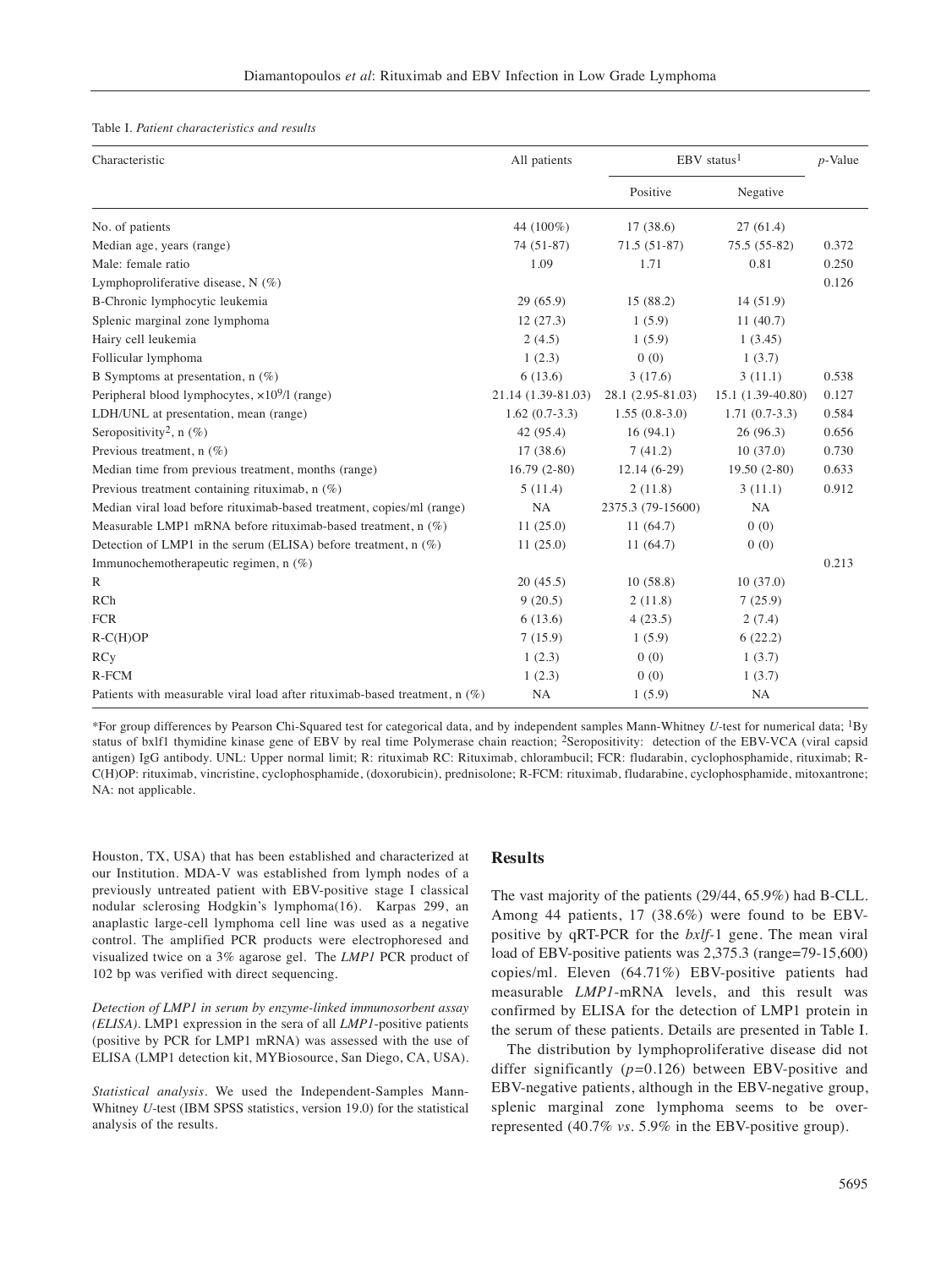Twenty seven out of 44 (61.4%) patients were treatmentnaïve. Only 2/17 (11.8%) EBV-positive and 3/27 (11.1%) EBV-negative patients had been previously treated with rituximab and this treatment had been administered at least six months before sample collection. Moreover, 1/17 (5.9%) EBV positive and 2/27 (7.4%) EBV-negative patients had been previously treated with regimens containing fludarabine. None of the patients had been previously treated with alemtuzumab.

Following sample collection, all patients were treated with rituximab-based immunochemotherapy; the used treatment regimens are displayed in Table I. There was no statistically significant difference in the treatment regimens between EBV-positive and EBV-negative patients (*p=*0.213). After three cycles of rituximab-based treatment, only 1/17 patient (5.88%) was still positive for EBV and expressing LMP1. This patient with B-CLL was treated with a regimen containing fludarabine, cyclophosphamide and rituximab, but did not achieve hematologic response. This failure was accompanied by an increase in the EBV viral load.

## **Discussion**

Although treatment with rituximab, through B-cell depletion, is a cause of viral re-activation [hepatitis B and C virus (18, 19), cytomegalovirus, varicella-zoster virus and others (20)] in immunocompromised and hematological patients, this agent has been widely used in the treatment of EBV-related PTLD.

PTLD is a well-characterized complication of organ (21, 22) and bone marrow transplantation (23, 24). In most cases, PTLD is associated with EBV infection due to either reactivation of the virus in an already infected transplant recipient, or a primary infection acquired from the donor. Measurement of EBV-DNA levels in the peripheral blood appears to be a useful predictor for the development of PTLD prior to the onset of clinical disease (25), thus enabling for early therapeutic intervention. The management of EBVassociated PTLD consists of reduction or withdrawal of immunosuppressive agents, and rituximab administration alone or in combination with low-dose chemotherapeutic regimens (14, 26-28). Four cycles of rituximab usually precede the administration of chemotherapy (29-31). Preemptive administration of rituximab in patients developing significant EBV viremia has been proven safe and highly effective in preventing PTLD in transplant recipients (32, 33).

The rationale for rituximab administration in EBV-related PTLD is based, among others, on the successive expression of CD20 and CD21 antigens on the surface of B-cells. CD20 is a phosphoprotein expressed on the surface of all B-cells beginning at the pro-B phase (CD45R+, CD117+) and progressively increasing in concentration until maturity (34). CD21, the receptor of EBV, is present on all mature B-cells. This means that all CD21-positive cells are also CD20 positive. Rituximab destroys cells bearing CD20 antigen, and consequently CD21-positive cells, that is, cells that host the virus or are susceptible to viral infection.

The ability of the virus to infect both monocytes and Tlymphocytes may be a cause of incomplete eradication of the virus in patients with latent EBV infection and lymphoproliferative disease. Monocytes, in particular, may serve as a reservoir for EBV during B-cell depletion caused by rituximab (35-37).

Our results are in concordance with the already known action of rituximab in PTLDs. After three cycles of rituximabbased immunochemotherapy only one out of 17 EBV-positive patients was found to be positive by quantitative RT-PCR for the bxlf1 gene of the virus. This patient was a 65-year-old man; he had been diagnosed 16 months earlier with B-CLL (Rai stage IV at diagnosis), had bulky disease, no hypoglobulinemia, and had not been treated in the past with rituximab or fludarabine. His pre-treatment viral load was 3,250 copies/ml, but post-treatment analysis revealed a substantial increase (5,300 copies/ml). In this patient, the failure to eliminate EBV from the peripheral blood was accompanied with treatment failure. Bulky disease is an adverse prognostic factor for patients with lymphoproliferative diseases, and it remains as such even in the rituximab era, due to the limited efficacy of rituximab in the treatment of such patients (38, 39). Moreover, latent EBV infection in patients with B-CLL has been linked to poorer prognosis, in part because of its correlation with Richter's transformation (40). The remaining 16 patients experienced at least a partial remission of their disease, along with having an undetectable EBV viral load.

Our results indicate that the use of rituximab is not a risk factor for EBV re-activation in non-transplant EBV-positive patients. Moreover, our study suggests that the use of rituximab as part of the treatment of EBV-positive patients with low grade B-cell lymphoma may result in EBV eradication from the peripheral blood, a fact with various possible implications. For example, EBV-positive patients are at risk of fatal complications due to EBV re-activation when treated with heavily immunosuppressive regimens, such as those containing fludarabine (41-43), or alemtuzumab (44-47), a fact that is probably underestimated. The addition of rituximab to fludarabine and cyclophosphamide in patients with CLL may also serve as antiviral protection against EBV. On the other hand, pre-treatment of EBV-positive patients with rituximab could be a measure for EBV eradication, before alemtuzumab administration. In addition, the viral load of the virus could be a good factor predictive of disease unresponsiveness or recurrence in patients that have a measurable pretreatment viral load.

The extension of this preliminary study, with the inclusion of more patients, and the comparative study of rituximab versus other chemotherapeutic regimens in terms of EBV infection will give more accurate results about the role of rituximab in EBV-positive lymphoproliferative disorders.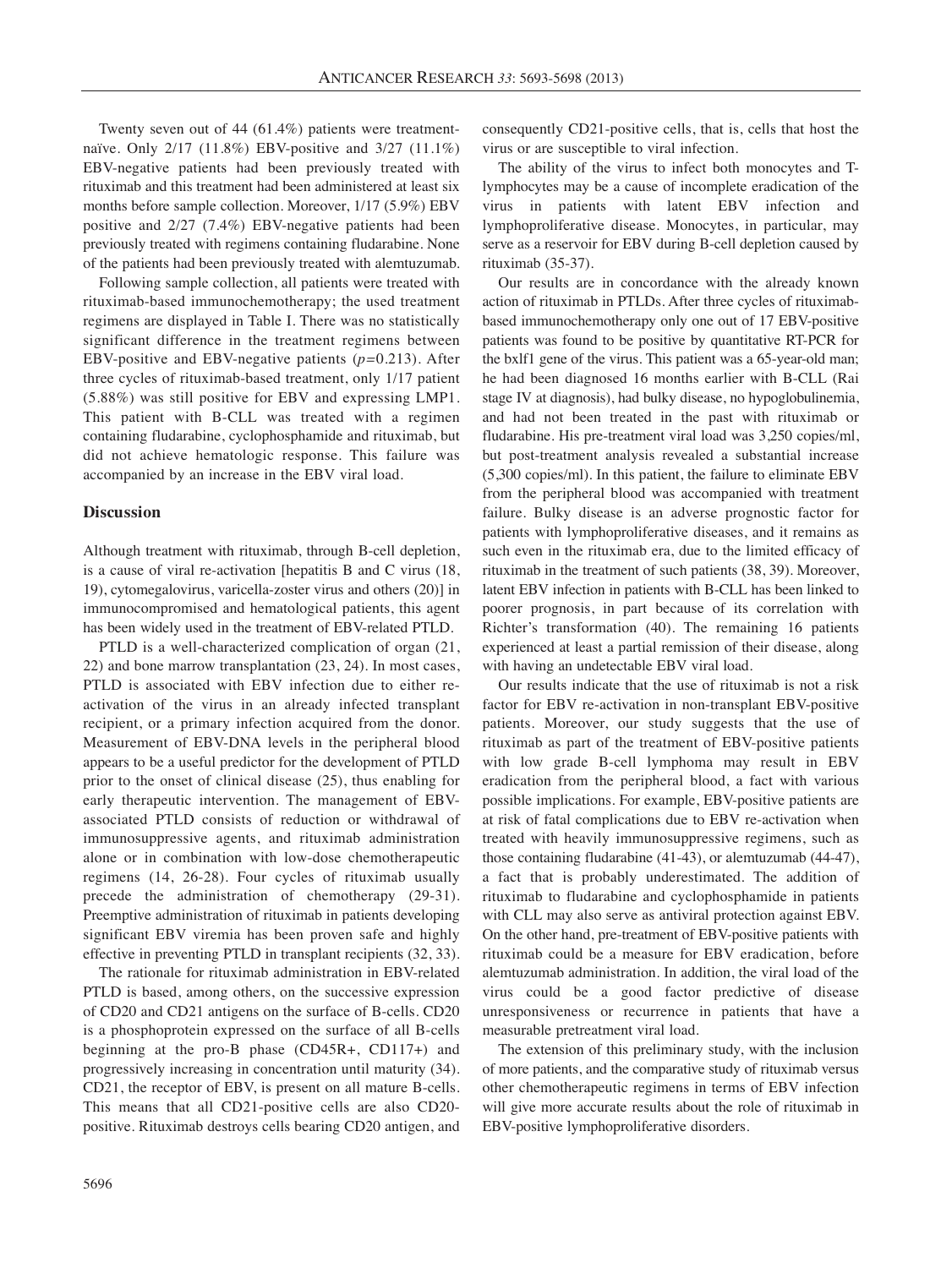#### **Conflicts of Interest**

None declared.

## **Source of Funding**

Non declared.

### **Acknowledgements**

We would like to express our gratitude to Professor Michael Koutsilieris Professor of Experimental Physiology, National and Kapodistrian University of Athens, Greece, for his valuable critique of this research work.

# **References**

- 1 Kieff E and Rickinson AB: Epstein-Barr virus and its replication. *In*: Fields Virology, Fifth edition, Knipe DM and Howley PM (Eds.). Lippincott Williams and Wilkins, Philadelphia. pp. 2603- 2654, 2007.
- 2 Cooper NR, Moore MD and Nemerow GR: Immunobiology of CR2, the B lymphocyte receptor for Epstein-Barr virus and the C3d complement fragment. Annu Rev Immunol *6*: 85-113, 1988.
- 3 Tanner J, Weis J, Fearon D, Whang Yand Kieff E: Epstein-Barr virus gp350/220 binding to the B-lymphocyte C3d receptor mediates adsorption, capping, and endocytosis. Cell 50(2): 203- 213, 1987.
- 4 Tsoukas CD and Lambris JD: Expression of EBV/C3d receptors on T cells: Biological significance. Immunol Today 14: 56, 1993.
- 5 Savard M, Bélanger C, Tardif M, Gourde P, Flamand Land Gosselin J: Infection of primary human monocytes by Epstein-Barr virus. J Virol *74(6)*: 2612-2619, 2000.
- 6 Hurley EA and Thorley-Lawson DA: B cell activation and the establishment of Epstein-Barr virus latency. J Exp Med *168*: 2059, 1988.
- 7 Fennewald S, van Santen V and Kieff E: Nucleotide sequence of an mRNA transcribed in latent growth-transforming virus infection indicates that it may encode a membrane protein. J Virol *51*: 411, 1984.
- 8 Henderson S, Rowe M, Gregory C, Croom-Carter D, Wang F, Longnecker R, Kieff E and Rickinson A: Induction of bcl-2 expression by Epstein-Barr virus latent membrane protein 1 protects infected B cells from programmed cell death. Cell *65*: 1107, 1991.
- 9 Kung CP and Raab-Traub N: Epstein-Barr virus latent membrane protein 1 modulates distinctive NF-κB pathways through Cterminus-activating region 1 to regulate epidermal growth factor receptor expression. J Virol *84(13)*: 6605-6614, 2010.
- 10 Mosialos G, Birkenbach M, Yalamanchili R, VanArsdale T, Ware C and Kieff E: The Epstein-Barr virus transforming protein LMP1 engages signaling proteins for the tumor necrosis factor receptor family. Cell *80*: 389, 1995.
- 11 Hallek M, Fischer K, Fingerle-Rowson G, Fink AM, Busch R, Mayer J, Hensel M, Hopfinger G, Hess G, von Grünhagen U, Bergmann M, Catalano J, Zinzani PL, Caligaris-Cappio F, Seymour JF, Berrebi A, Jäger U, Cazin B, Trneny M, Westermann A, Wendtner CM, Eichhorst BF, Staib P, Bühler A, Winkler D, Zenz T, Böttcher S, Ritgen M, Mendila M, Kneba M, Döhner H and Stilgenbauer S: Addition of rituximab to fludarabine and cyclophosphamide in patients with chronic lymphocytic leukaemia:

a randomised, open-label, phase III trial. Lancet *376(9747)*: 1164- 1174, 2010.

- 12 Robak T, Dmoszynska A, Solal-Céligny P, Warzocha K, Loscertales J, Catalano J, Afanasiev BV, Larratt L, Geisler CH, Montillo M, Zyuzgin I, Ganly PS, Dartigeas C, Rosta A, Maurer J, Mendila M, Saville MW, Valente N, Wenger MK and Moiseev SI: Rituximab plus fludarabine and cyclophosphamide prolongs progression-free survival compared with fludarabine and cyclophosphamide alone in previously treated chronic lymphocytic leukemia. J Clin Oncol *28(10)*: 1756-1765, 2010.
- 13 Hainsworth JD, Litchy S, Barton JH, Houston GA, Hermann RC, Bradof JE and Greco FA: Single-agent rituximab as first-line and maintenance treatment for patients with chronic lymphocytic leukemia or small lymphocytic lymphoma: a phase II trial of the Minnie Pearl Cancer Research Network. J Clin Oncol *21(9)*: 1746-1751, 2003.
- 14 Becker YT, Samaniego-Picota M and Sollinger HW: The emerging role of rituximab in organ transplantation. Transpl Int *19(8)*: 621-628, 2006.
- 15 Swerdlow SH, Campo E, Harris NL, Jaffe ES, Pileri SA, Stein H, Thiele J and Vardiman JW: WHO classification of Tumours of Haematopoietic and Lymphoid Tissues, fourth edition, IARC: Lyon, 2008.
- 16 Kubota N, Wada K, Ito Y, Shimoyama Y, Nakamura S, Nishiyama Y and Kimura H: One-step multiplex real-time PCR assay to analyze the latency patterns of Epstein-Barr virus infection. J Virol Methods *147(1)*: 26-36, 2008.
- 17 Drakos E, Thomaides A, Medeiros LJ, Li J, Leventaki V, Konopleva M, Andreeff M and Rassidakis GZ: Inhibition of p53 murine double minute 2 interaction by nutlin-3A stabilizes p53 and induces cell cycle arrest and apoptosis in Hodgkin lymphoma. Clin Cancer Res *13(11)*: 3380-3387, 2007.
- 18 Watanabe T and Tanaka Y: Reactivation of hepatitis viruses following immunomodulationg systemic chemotherapy. Hepatol Res *43(2)*: 113-121, 2013.
- 19 Mahale P, Kontoyiannis DP, Chemaly RF, Jiang Y, Hwang JP, Davila M and Torres HA: Acute exacerbation and reactivation of chronic hepatitis C virus infection in cancer patients. J Hepatol *57(6)*: 1177-1185, 2012.
- 20 Aksoy S, Harputluoglu H, Kilickap S, Dede DS, Dizdar O, Altundag K and Barista I: Rituximab-related viral infections in lymphoma patients. Leuk Lymphoma *48(7)*: 1307-1312, 2007.
- 21 Nalesnik MA, Locker J, Jaffe R, Reyes J, Cooper M, Fung J and Starzl TE: Experience with post-transplant lymphoproliferative disorders in solid organ transplant recipients. Clin Transplant *6*: 249-252, 1992.
- 22 Shapiro R, Nalesnik M, McCauley J, Fedorek S, Jordan ML, Scantlebury VP, Jain A, Vivas C, Ellis D, Lombardozzi-Lane S, Randhawa P, Johnston J, Hakala TR, Simmons RL, Fung JJ and Starzl TE: Post-transplant lymphoproliferative disorders in adult and pediatric renal transplant patients receiving tacrolimus-based immunosuppression. Transplantation *68(12)*: 1851-1854, 1999.
- 23 Socié G, Curtis RE, Deeg HJ, Sobocinski KA, Filipovich AH, Travis LB, Sullivan KM, Rowlings PA, Kingma DW, Banks PM, Travis WD, Witherspoon RP, Sanders J, Jaffe ES and Horowitz MM: New malignant diseases after allogeneic marrow transplantation for childhood acute leukemia. J Clin Oncol *18(2)*: 348-357, 2000.
- 24 Curtis RE, Travis LB, Rowlings PA, Socié G, Kingma DW, Banks PM, Jaffe ES, Sale GE, Horowitz MM, Witherspoon RP, Shriner DA, Weisdorf DJ, Kolb HJ, Sullivan KM, Sobocinski